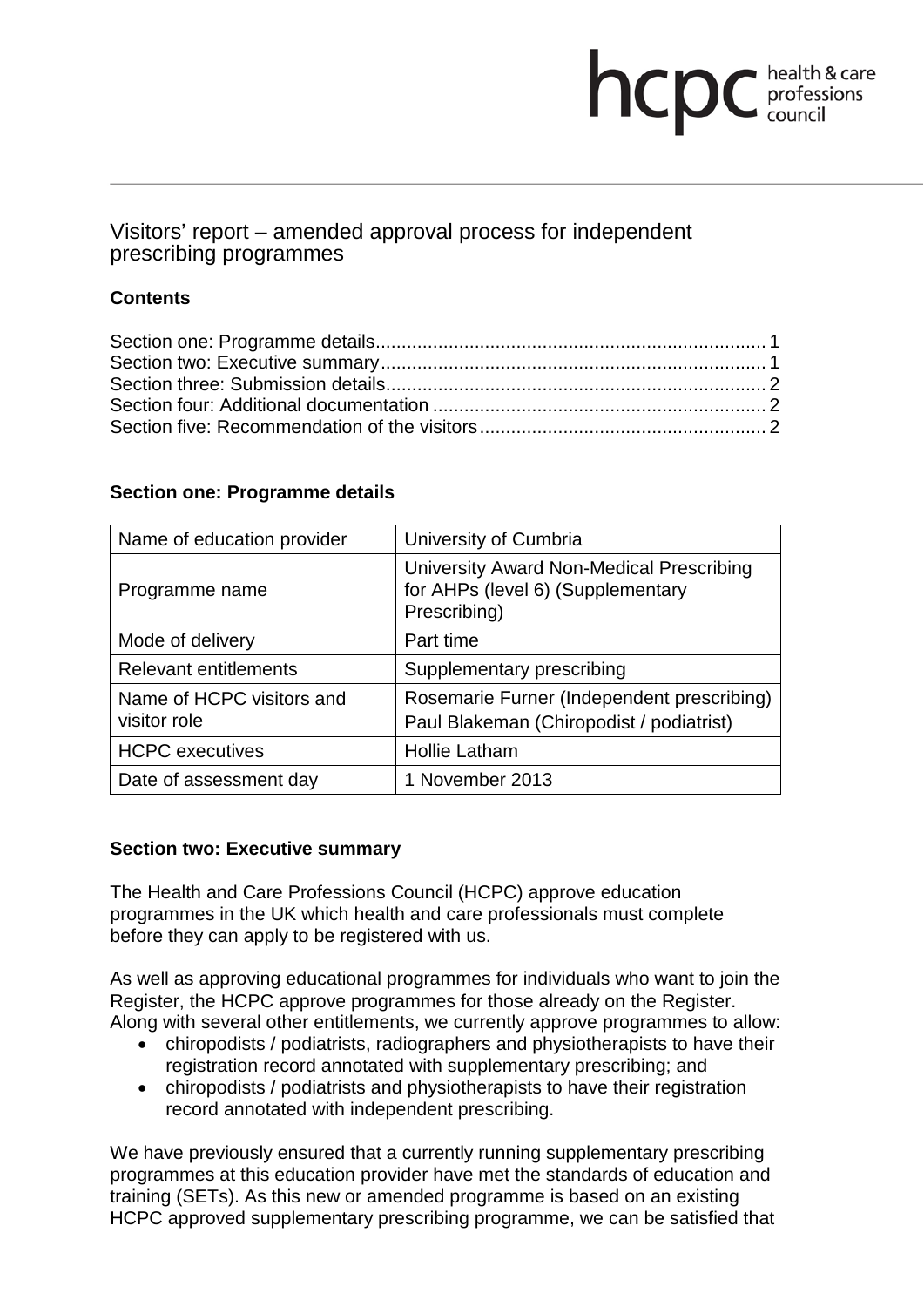it meets some of the standards for prescribing, which are based on the SETs. However, we have identified some standards where we will need to make a judgement about how the introduction or modification of elements of the programme impact on the way it meets these standards.

To recommend a programme for approval, the visitors must be assured that the programme meets the standards for education providers part of the standards for prescribing, and that those who complete the programme demonstrate an ability to meet the standards for all prescribers (along with the additional standards for independent prescribers where required).

### **Section three: Submission details**

The following required documents were provided as part of the submission: Information for applicants (eg advertising materials, admissions / entry criteria)

- Programme specification
- Student handbook
- Information about programme and management team structure, including staff CVs
- Module descriptors
- Extracts from practice placement documents
- Extracts from assessment regulations relating to student progression and external examiners
- Standards for prescribing mapping document

The following additional documents were also provided as part of the submission:

- External examiner reports from the previously approved programmes
- Programme critical review.

#### **Section four: Additional documentation**

- $\boxtimes$ The visitors agreed that no further documentation was required in order to make a recommendation.
- $\Box$ The visitors agreed that additional documentation was required in order to make a recommendation. The standards for which additional documentation is requested are listed below with reasons for the request.

#### **Section five: Recommendation of the visitors**

The visitors agreed to recommend to the Education and Training Committee that:

- $\boxtimes$ There is sufficient evidence to show the programme meets the standards for education providers part of the standards for prescribing, and therefore that the programme be approved
	- There is insufficient evidence to determine if or how the programme meets the standards for education providers part of the standards for prescribing.